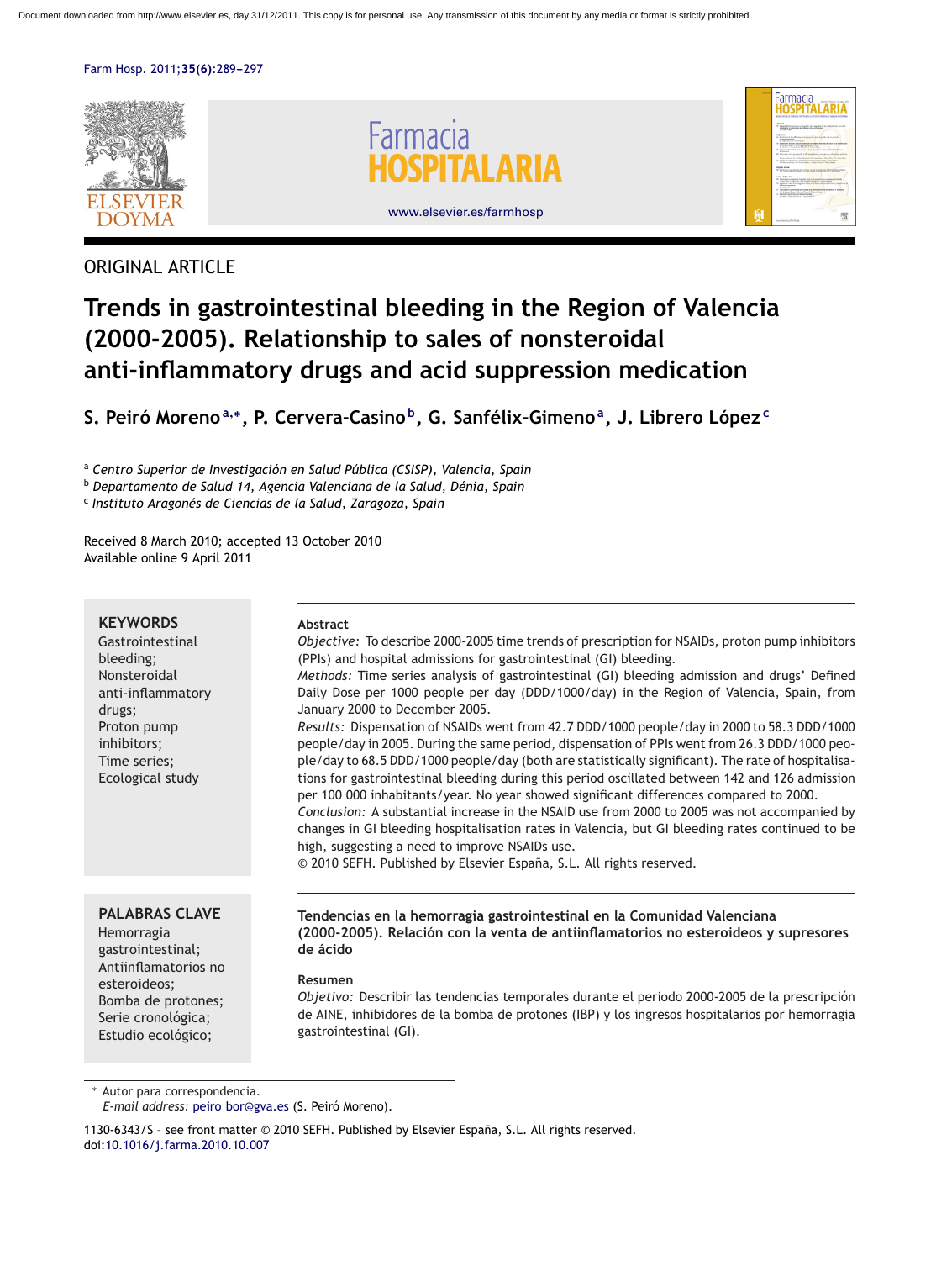*Métodos:* Análisis de series cronológicas de ingresos por hemorragia GI y de las dosis diarias definidas (DDD) de medicamento por cada 1.000 personas y día (DDD/1.000/día) en la Comunidad Valenciana desde enero de 2000 hasta diciembre de 2005.

*Resultados:* La dispensación de AINE ha aumentado desde 42,7 DDD/1.000/día en 2000 a 58,3 DDD/1.000/día, y la de IBP pasó de 26,3 DDD/1.000/día a 68,5 DDD/1000/día (ambos son cambios estadísticamente significativos). La tasa de ingresos por hemorragias GI durante este periodo pasó de 142 a 126 por cada 100.000 habitantes/año. En relación a 2000, ninguno de los años analizados muestra diferencias significativas.

*Conclusiones:* El aumento sustancial del uso de AINEs entre 2000 y 2005 no se vio acompañado de cambios en la tasa de ingresos hospitalarios en Valencia, pero la tasa de hemorragias GI siguieron siendo altas, lo que sugiere que es necesario mejorar la utilización de los AINE. © 2010 SEFH. Publicado por Elsevier España, S.L. Todos los derechos reservados.

## **Introduction**

The last few decades have seen a decline in the global prevalence of uncomplicated ulcer disease, expressed in a drop in hospital admissions, surgery and specific mortality.<sup>1-4</sup> This decline is attributed to the decreasing prevalence of Helicobacter pylori infection and the widespread use of acid suppressant drugs, particularly proton pump inhibitors  $(PPIs).<sup>5</sup>$  $(PPIs).<sup>5</sup>$  $(PPIs).<sup>5</sup>$  In contrast to this general trend, there has been a simultaneous rise in hospitalisations for perforated ulcer and acute gastrointestinal (GI) bleeding, particularly in the elderly and in women, although these trends vary from country to country.[5,6](#page-8-0) The increase in these problems is attributed to a longer life expectancy, the aging of the population and the consequent increase in the prevalence of cardiovascular and rheumatic diseases treated with acetylsalicylic acid and other anti-platelet agents, anticoagulants and nonsteroidal anti-inflammatory drugs (NSAIDs). Other drugs, such as the selective serotonin reuptake inhibitors (SSRI), whose use is becoming more popular, have also been linked to GI bleeding.[7,8](#page-8-0)

In the last few years, there has been an interesting discussion about the greater or lesser gastric tolerance to the different therapeutic classes of NSAIDs. Of particular concern are the COXIBs, whose role has been widely debated, because the initial rapid rise in their use has lead to a jump in the total volume of people treated with NSAIDs (both selective and non-selective) and some ecological studies suggest that this increase may be linked to a rise in the rate of GI bleeding.  $9-11$  In Spain, various measures have contributed to a decrease in the use of COXIBs and to limiting prescriptions of selective NSAIDs until the announcement of the withdrawal of rofecoxib. These include the significant impact of a safety warning issued by the Spanish Agency for Drugs and Medical Products (September, 2001) alerting to the cardiovascular risks of COXIBs,  $12,13$  the implementation in 2002 of a prior authorisation requirement before their dispensation<sup>[12,13](#page-8-0)</sup> and various interventions by the Regional Health Care Departments, including the implementation of economic incentives to Primary Care physicians that penalised the prescription of COXIBs.[14](#page-8-0) Nonetheless, in spite of this limit on consumption of COXIBs, the use of NSAIDs overall has continued to grow over the last few years, propelled above all by propionic acid derivatives, which have been evaluated positively in Spanish pharmaceu-tical indicators associated with economic incentives.<sup>[14](#page-8-0)</sup> It is possible that the global increase in the use of both selective and non-selective NSAIDs has been accompanied by an increase in the incidence of complications of peptic disease and, particularly, of GI bleeding.

The aim of this study was to describe time trends in the prescription of NSAIDs and PPIs, and the incidence of hospital admissions for GI bleeding from January 2000 to December 2005 in the Region of Valencia (Spain) and to use ecological analysis to study possible associations between these phenomena.

## **Material and methods**

#### **Design**

A time series analysis to examine trends in hospitalisation for GI bleeding and the dispensation of NSAIDs and PPIs in a Spanish region from January 2000 to December 2005.

## **Setting**

The study was conducted in the Region of Valencia, with a population of 4 120 729 in December 2000, and of 4 692 449 at the end of the study period, December 2005. The Valencia Health Agency (VHA) is a public health care organisation administered by the Government of Valencia that provides free primary and hospital health care to all the inhabitants of Valencia. The VHA manages its own network of 23 acute general hospitals, including several university hospitals, with more than 9400 hospital beds (84% of the hospital beds in the Valencia) and deals with about 78% of Valencia's hospital discharges. Patients, as in the rest of the Spanish National Health System, receive broad pharmaceutical benefits: medicines are free of charge for retired and disabled people, victims of occupational accidents and diseases and in-hospital patients. The other patients pay 40% of the price of prescription drugs, although for chronic diseases they only pay 10%, with a limit of  $\in 2.45$  (1 Euro  $\approx 1.40$ U.S. dollar).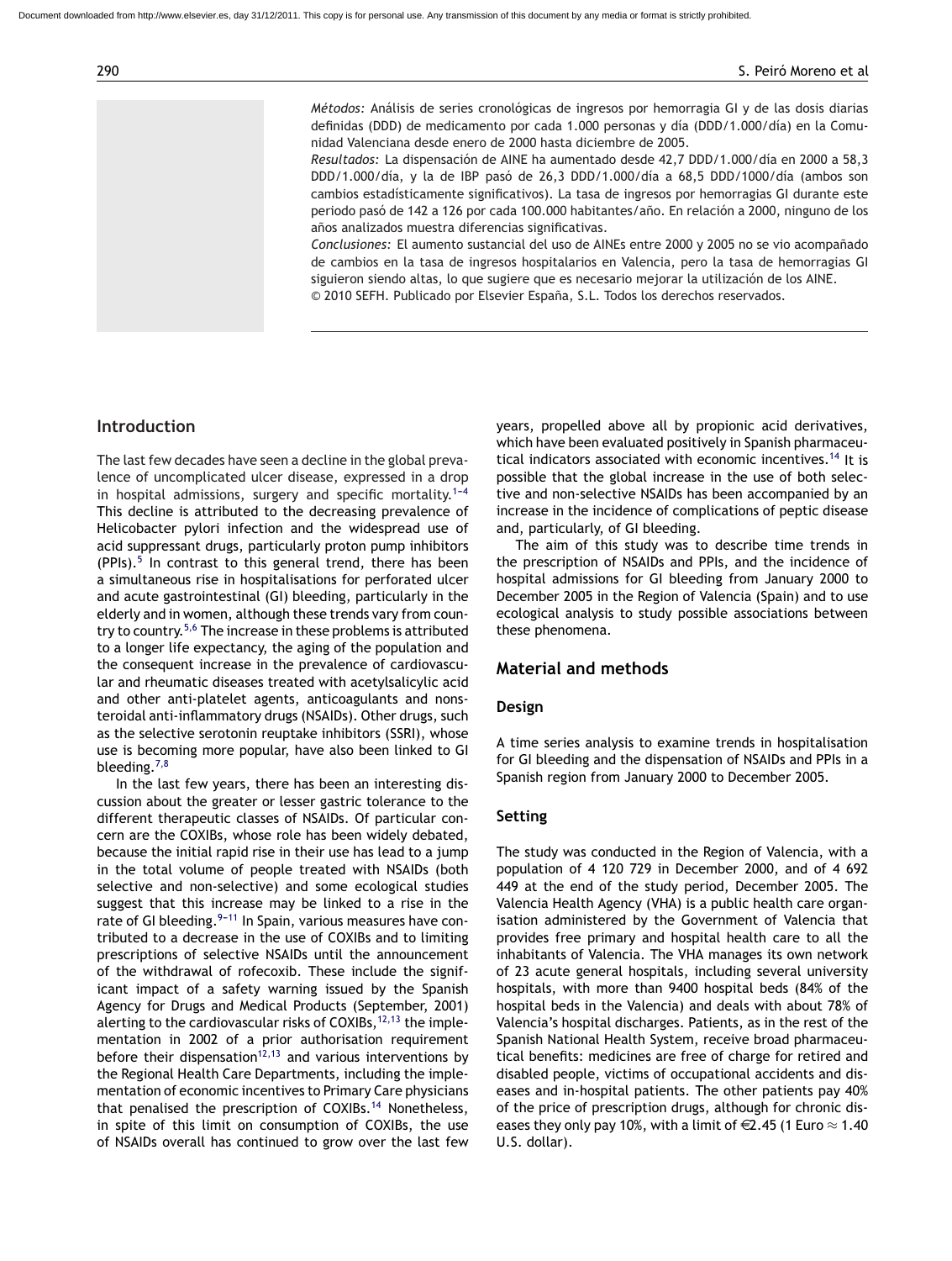#### **Data Sources**

Data about consumption of NSAIDs, PPIs and histamine-2 receptor antagonists (H2-antagonists) were collected from the invoices that pharmacies presented monthly to the VHA during the 2000-2005 period. These invoices provide the description of the commercial brands, presentation, dose and number of units per package for all the drugs dispensed through the public health plan. Information about admissions for GI bleeding was obtained from the VHA's Hospital Discharge Minimum Basic Data Set; a register of all hospitalisation episodes in the VHA network. Among other information, it included the main diagnosis causing the admission based on the International Classification of Diseases, Ninth Revision, Clinical Modification (ICD-9-CM). The population denominators for each year were obtained from the Spanish National Institute for Statistics.

#### **Variables**

The following variables were selected to build the drug consumption series: 1) All drug dispensations corresponding to the M01A category, the non-steroidal anti-inflammatory and anti-rheumatic products of the Anatomical Therapeutic Chemical (ATC) Classification System, which included butylpyrazolidines, acetic acid derivatives, oxicams, propionic acid derivatives, fenamates, COXIBs, and other non-steroidal anti-inflammatory and anti-rheumatic agents; and 2) All drug dispensations from the ATC's A02BC category, proton pump inhibitors. In addition, drug dispensations from the ATC's A02BA category (H2-receptor antagonists) were selected, although these were not combined with the PPIs. All hospital admissions for GI bleeding during the period were selected. These included all hospitalisations with a primary diagnosis of gastric ulcer (ICD-9-CM: 531), duodenal ulcer (ICD-9-CM: 532), peptic ulcer site unspecified (ICD-9-CM: 533) and gastro-jejunal ulcer (ICD-9-CM: 534) with haemorrhage (fourth-digit equal to 0, 2, 4 or 6), gastritis with haemorrhage (ICD-9-CM: 535 with fifth-digit equal to 1), GI haemorrhage (ICD-9-CM: 578), haematemesis (ICD-9-CM: 578.0) and unspecified haemorrhage of GI tract (ICD-9-CM: 578.9).

Since different commercial presentations often contain different amounts of drug, it is possible to change this information into Defined Daily Doses (DDD) in the VHA's information system. The DDD, assigned by the World Health Organization Collaborating Centre for Drug Statistics Methodology, is assumed to be the average maintenance dose per day in a drug's main indication in adults.<sup>[15](#page-8-0)</sup> The DDD consumed per 1000 people per day (DDD/1000/day) for one therapeutic class provides, with a character of population rate, a rough estimate of the proportion of the population treated daily with a specific drug.

#### **Analysis**

First, the time series corresponding to the DDDs of the drugs analysed (NSAIDs and PPIs) and to hospital admissions for GI bleeding were built. Then, autoregressive integrated moving average (ARIMA) methods were used to determine station-arity and any possible autocorrelation.<sup>[16,17](#page-8-0)</sup> Next, the crude rates corresponding to the dispensation of the corresponding drugs were calculated in the DDD/1000/Day format, along with admissions for GI bleeding as the rate per 100 000 inhabitants using the population registered in the National Institute for Statistics Census each year. Poisson's regression was used to estimate the incidence rate ratio for each year compared to 2000, taken as the baseline year. Finally, the ARIMA models were once again used to design time series for the monthly dispensation of the drugs (DDD/1000/day) and admissions for GI bleeding per 100 000 inhabitants (preadjustments, design specifications and diagnostics for the 3 series are shown in Annex 1).

To evaluate the adjustment of the time series, the Ljung-Box and Box-Pierce statistics were used on residuals and squared residuals, as well as the normality test. The adjustment was to be rejected if one of the statistics was significant at 0.01, three were significant at 0.05 or if more than 5% represented extreme values. To build the new adjusted series, stationarity and autocorrelation were designed, depending on the case, and the extreme values were adjusted (Annex 1 contains the model's diagnosis). The trend slope and significance were estimated using linear regression with the seasonally-adjusted data. Correlation between series was assessed using the Pearson correlation, and multiple regression analysis was carried out to assess the independent association between the population dispensation of NSAID and PPI, and the rate of admission for gastrointestinal bleeding. The time series analysis was performed with the TRAMO-SEATS procedure from DEMETRA® statistical software, 2.04 version (European Communities). The other calculations were performed with STATA®, 9.2 version (Stata Corp., College Station, Texas).

## **Results**

During the period studied, consumption of NSAIDs in the Region of Valencia [\(Table 1\)](#page-3-0) rose by 54%, from close to 5 000 000 DDDs per month in 2000 to more than 7 600 000 per month in 2005. Meanwhile, the use of PPIs increased by almost 200%, from close to an average of 3 000 000 DDDs per month in 2000 to an average of more than 9 000 000 in 2005. The DDDs for the H2-antagonists dropped from 1 200 000 per month in 2000 to a little over 650 000 DDDs/month in 2005. The GI bleeding admissions remained virtually unchanged throughout the period studied. [Figure 1](#page-3-0) shows the raw time series for the DDDs, the NSAIDs and the PPIs, and hospital admissions for GI bleeding, together with the trends obtained after running the respective ARIMA models. [Figure 2](#page-4-0) shows the seasonal components of the three series, highlighting that consumption of both the NSAIDs and the PPIs had overlapping patterns, in particular, similar slumps during the month of August each year. The series representing admissions for GI bleeding also had a significant seasonal component, with a sharp peak at the end of the year and smaller peaks in November and February, tapering off throughout the rest of the year before reaching the typical trough described in August. Although the decline in the hospitalisation series during the summer months corresponds with the decline also observed in the drug series, the winter peaks do not correspond with the peaks observed for the consumption of NSAIDs.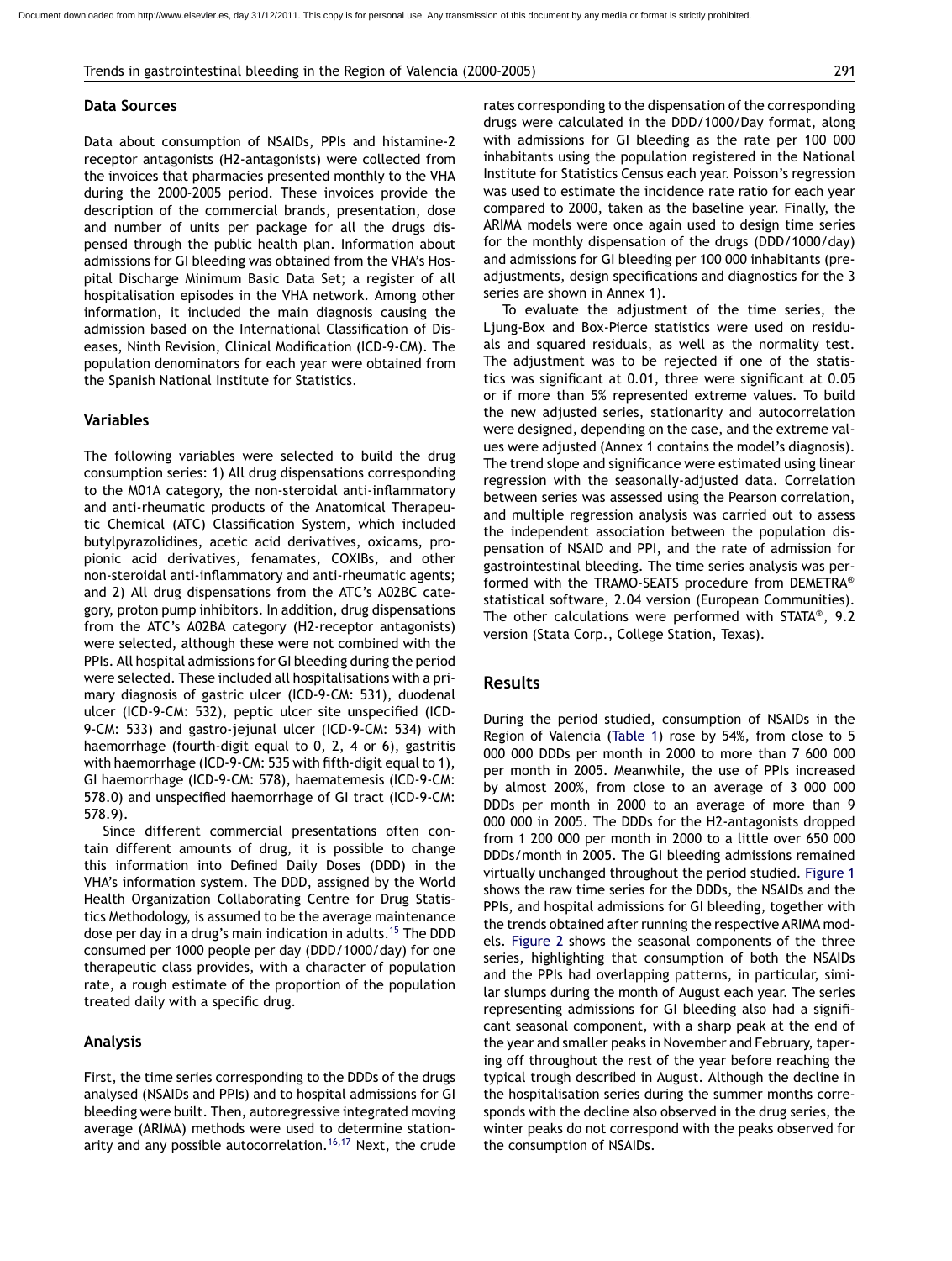|           | <b>DDD NSAID</b>   |                      | DDD PPI            |                      | DDD H2-antagonist  |                      | <b>GIB Admissions</b> |                      |
|-----------|--------------------|----------------------|--------------------|----------------------|--------------------|----------------------|-----------------------|----------------------|
|           | Monthly<br>average | $% \triangle$ annual | Monthly<br>average | $% \triangle$ annual | Monthly<br>average | $% \triangle$ annual | Monthly<br>average    | $% \triangle$ annual |
| 2000      | 4,940,755          |                      | 3,022,520          | $- -$                | 1,127,303          | $- -$                | 442                   | --                   |
| 2001      | 5,644,326          | 14.24                | 3,938,831          | 30.32                | 1,016,677          | $-9.81$              | 454                   | 2.71                 |
| 2002      | 5,934,383          | 5.14                 | 4,930,653          | 25.18                | 937,300            | $-7.81$              | 452                   | $-0.44$              |
| 2003      | 6,612,803          | 11.43                | 6,188,319          | 25.51                | 851,691            | $-9.13$              | 479                   | 5.97                 |
| 2004      | 7.318.488          | 10.67                | 7,588,315          | 22.62                | 747,087            | $-12.28$             | 465                   | $-2.92$              |
| 2005      | 7,611,580          | 4.00                 | 9,026,480          | 18.95                | 656,171            | $-12.17$             | 440                   | $-5.38$              |
| 2005-2000 | $+2,670,825$       | $+54.06$             | $+6,003,960$       | $+198.64$            | $-471.132$         | $-41.79$             | $-2$                  | $-0.45$              |

<span id="page-3-0"></span>**Table 1** Monthly average use of NSAID, PPI, H2-antagonist and gastrointestinal bleeding admissions, and annual change percentage.

DDD: Defined Daily Dose; GIB: gastrointestinal bleeding; H2: Histamine 2 receptors; NSAID: nonsteroidal anti-inflammatory drugs; PPI: proton pump inhibitors.

[Table 2](#page-5-0) and [Figure 3](#page-5-0) show the DDDs/1000/day of NSAIDs and PPIs, and the rate of hospital admissions for GI bleeding for the period under study. Enough NSAIDs were dispensed to treat 42.7 out of every 1000 inhabitants during the whole year; this figure grew to 58.3/1000 in 2005. During the same period, enough PPIs were dispensed to treat 26.3

out of every 1000 inhabitants for the entire year; this figure reached 68.5/1000 in 2005. The H2-antagonists dropped from 9.7 to 5.1 DDDs/1000/day. The DDDs/1000/day for NSAIDs and PPIs were significantly higher every year after 2000, while the differences in the DDDs/1000/day for the H2-antagonists were only statistically significant as of 2003.



**Figure 1** Defined Daily Doses of NSAID and PPI, and gastrointestinal bleeding admissions. Trends and raw time series. Region of Valencia, Spain, 2000-2006. GI: gastrointestinal; NSAID: nonsteroidal anti-inflammatory drugs; PPI: proton pump inhibitors.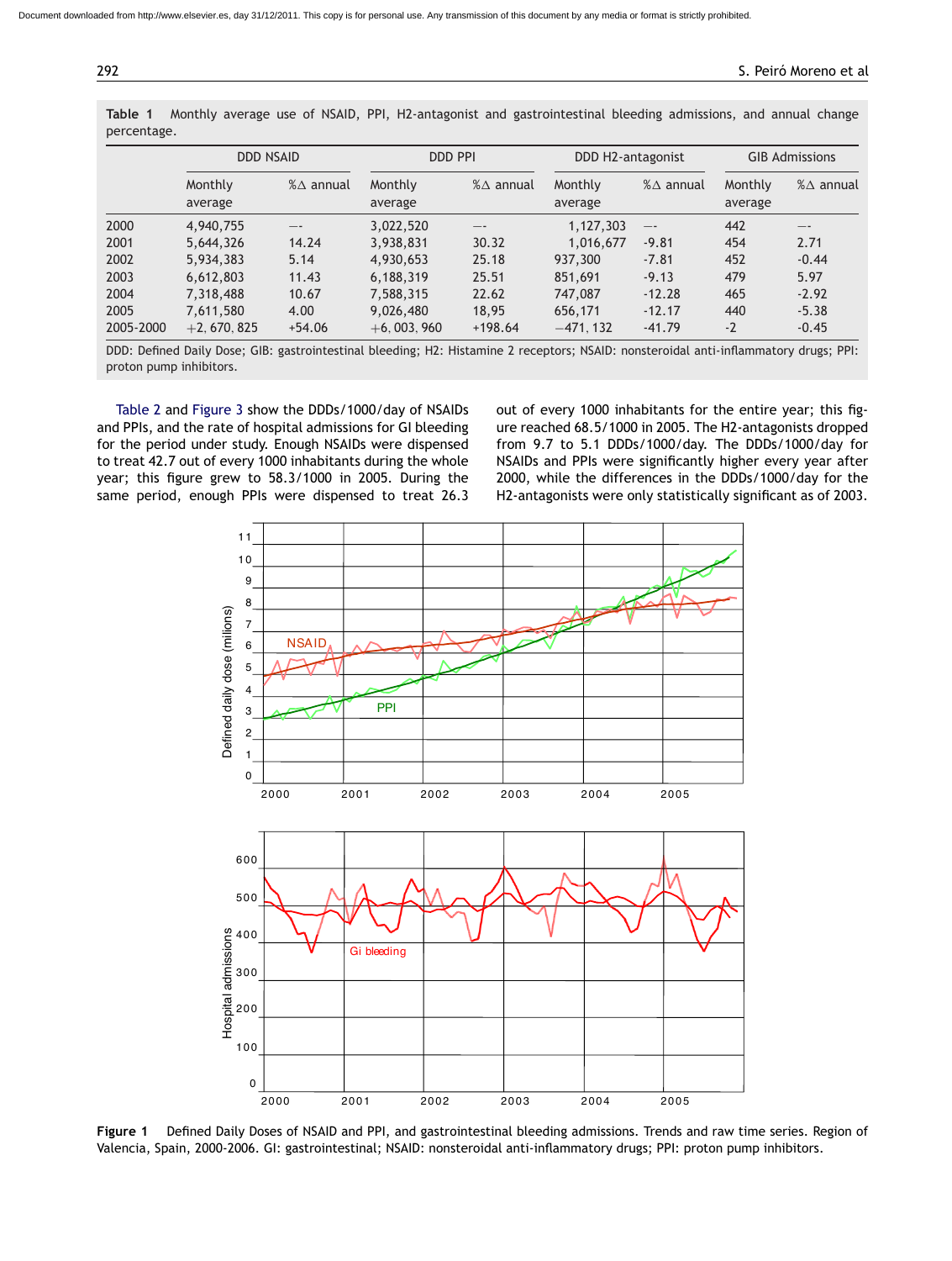<span id="page-4-0"></span>

**Figure 2** Seasonal factors for NSAID and PPI use, and gastrointestinal bleeding. GI: gastrointestinal; NSAID: nonsteroidal antiinflammatory drugs; PPI: proton pump inhibitors.

The rate of admissions for GI bleeding during the period studied oscillated between 142 and 126 admissions per 100 000 inhabitants per year. These results never reached statistical significance when compared with the year 2000.

Both PPI and NSAID trends were positive and significant. NSAID dispensation, from a constant of 41.88 DDD/1000/day, increased by 0.26 DDD/1000/day per month during the period (r2: 0.91; *P* < .0001). PPIs, from a constant of 20.33 DDD/1000/day, increased by 0.70 DDD/1000/day per month during the period  $(r^2: 0.99; P < .0001)$ . GIB admission trend showed a small but also significant decrease: from a constant of 12.11 admissions/100,000/month, it decreased by 0.02 admissions per month ( $r^2$ : 0.30; *P* < .0001) from 2000 to 2005. NSAIDs and PPI trends showed a strong positive correlation (r: 0.95; *P* < .0001) and a negative but also significant correlation with the GIB trend (r: -0.47 for NSAID and r: -0.57 for PPIs;  $P < .0001$ ). The multiple regression adjusted to asses the independent association between series showed that from a constant of 9.78, GIB admissions for 100 000 inhabitants increased by 0.08 per month for each unit of increase in NSAID consumption (DDD/1000/day), and decreased by 0.06 admissions/month for each unit of increase in PPI consumption (DDD/1000/day) ( $r^2$ : 0.37;  $P < .0001$ ).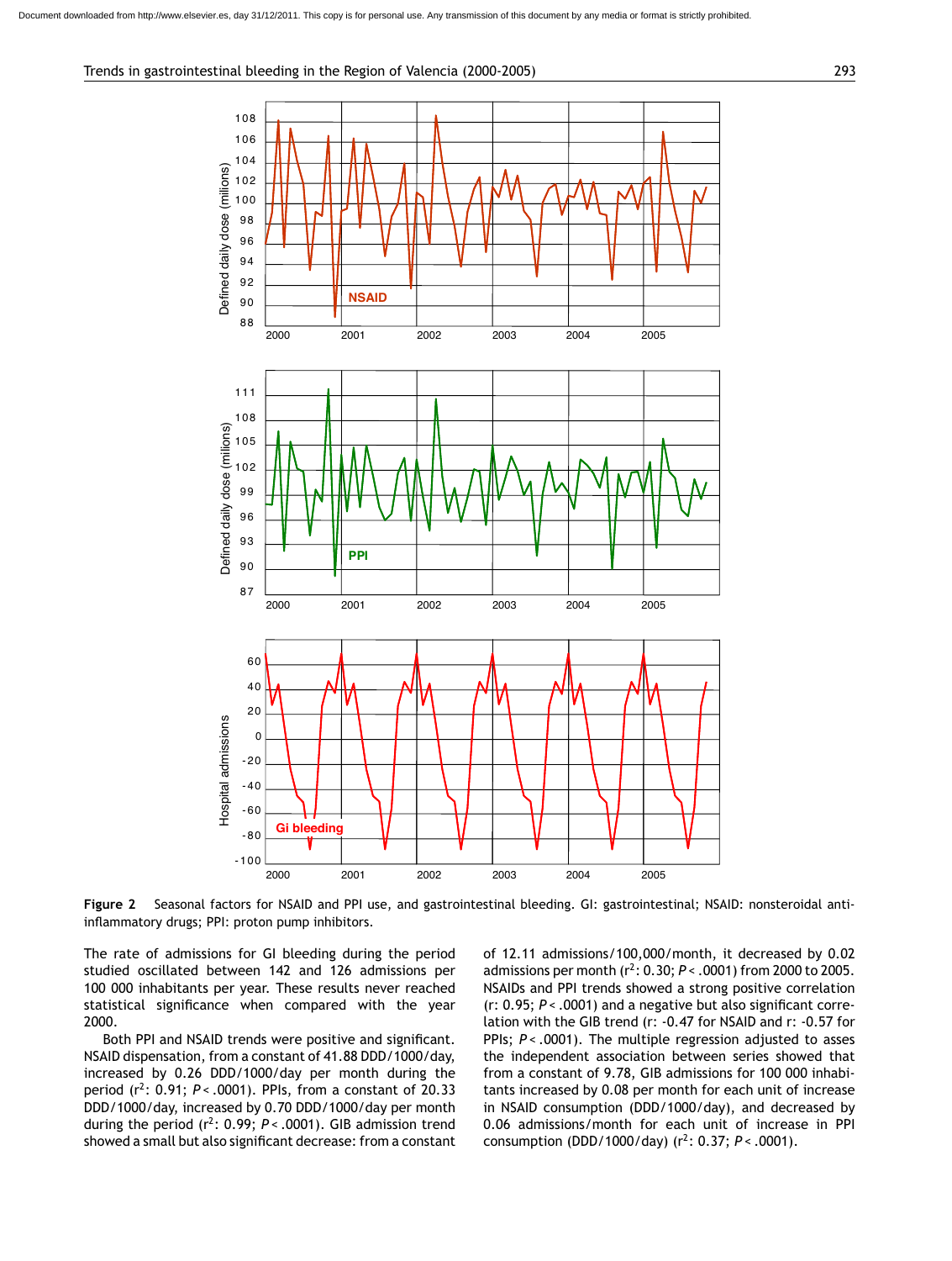| DDD/1000/DAY NSAIDs |                  | DDD/1000/DAY PPIs |            | DDD/1000/DAY H2-antagonists |          | GIB Admissions per 100 000 inhab. |      |
|---------------------|------------------|-------------------|------------|-----------------------------|----------|-----------------------------------|------|
| Crude rate IRR      |                  | Crude rate IRR    |            | Crude rate IRR              |          | Crude rate IRR                    |      |
| 2000 42.70          | 1.00             | 26.29             | 1.00       | 9.69                        | 1.00     | 141.29                            | 1.00 |
| 2001 48.10          | $1.12$ *         | 33.38             | 1.26       | 8.76                        | 0.90     | 141.96                            | 1.00 |
| 2002 49.18          | $1.15$ $\degree$ | 40.62             | 1.54       | 7.82                        | 0.81     | 138.12                            | 0.98 |
| 2003 52.97          | $1.24$ $*$       | 49.40             | 1.87       | 6.91                        | $0.71$ * | 142.16                            | 1.00 |
| 2004 57.40          | $1.34$ $*$       | 59.32             | $2.25$ $*$ | 5.91                        | 0.61     | 135.14                            | 0.96 |
| 2005 58.33          | 1.36             | 68.51             | 2.61       | 5.05                        | 0.52     | 126.10                            | 0.89 |

<span id="page-5-0"></span>**Table 2** Crude rates and Incidence Rate Ratio (Poisson Regression) of NSAID, PPI, H2-antagonists, and gastrointestinal bleeding admissions.

DDD: Defined Daily Dose; GIB: gastrointestinal bleeding; H2: Histamine 2 receptors; IRR: Incidence Rate Ratio (Poisson Regression); NSAID: nonsteroidal anti-inflammatory drugs; PPI: proton pump inhibitors. \* *P* < .05.



**Figure 3** DDD consumed per 1000 people per day of NSAID and PPI, and gastrointestinal bleeding rates. Trends and adjusted time series. Region of Valencia, Spain, 2000-2006. DDD: Defined Daily Dose; GI: gastrointestinal; NSAID: nonsteroidal anti-inflammatory drugs; PPI: proton pump inhibitors.

## **Discussion**

Our study shows that in the Region of Valencia a substantial increase in overall rates of NSAIDs from 2000 to 2005 was not accompanied by changes in the rates of hospitalisations for GI bleeding. In fact, even though a substantial increase in Valencia's population, due to an influx of immigrants over this period of time, brought the figure for admissions due to GI bleeding down by 10% between 2000 and 2005, the number of hospitalisations observed remained practically constant.

These results are compatible with those reported in other studies, although the incidence of GI bleeding seems to vary considerably from one country to another. Hence, in the United States for 1992-1999, in spite of a general decrease in hospitalisations for peptic ulcer [d](#page-8-0)isease, Lewis et al<sup>2</sup> did not find a statistically significant decrease in upper GI bleeding or in any other GI bleeding. In Canada in 1996-2002,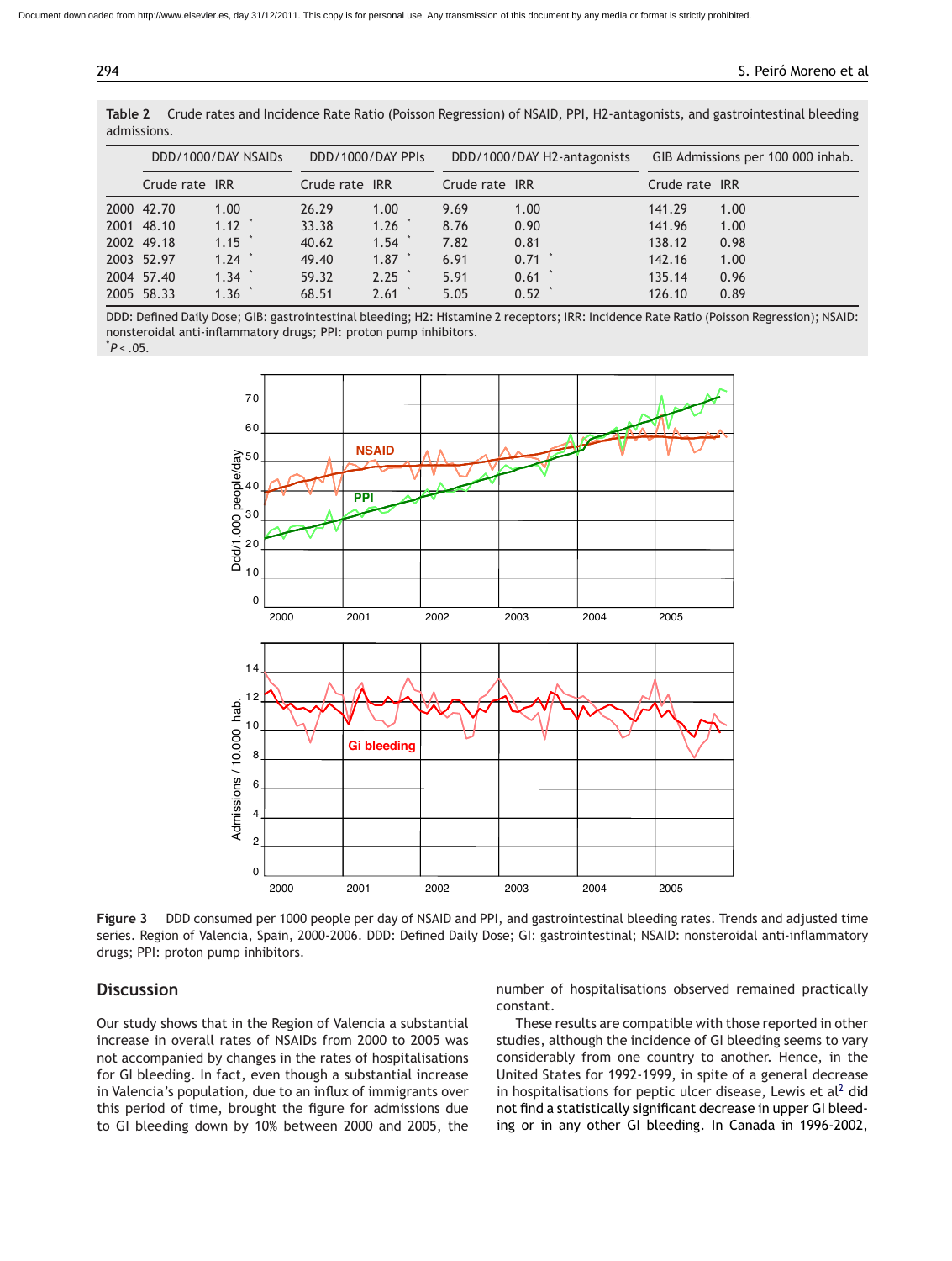#### Trends in gastrointestinal bleeding in the Region of Valencia (2000-2005) 295

Mamdani et  $al^{10}$  reported a slight increase in the use of NSAIDs in British Columbia (from 8.7% to 10.9%) without an associated increase in upper GI bleeding, while in Ontario, a rise in the use of NSAIDs from 10.9% to 16.5% was accompanied by a significant increase in hospital admissions for upper GI bleeding. However, the admissions rate was still lower than in British Columbia. In Quebec, and for a very short period (1999-2001), Barnard et al<sup>[11](#page-8-0)</sup> the use of NSAIDs, particularly COXIBs, increased by 28%, and this was accompanied by a 13.3% rise in the rate of non-fatal digestive perforations or haemorrhages.

In the United Kingdom<sup>[6,18,19](#page-8-0)</sup> and Greece,<sup>[20](#page-8-0)</sup> there was a significant increase in admission rates for bleeding gastric and duodenal ulcer. Admissions for haemorrhages seem to have increased in the elderly, but to have decreased in young people.<sup>[6](#page-8-0)</sup> In Denmark, Lassen et al<sup>[21](#page-8-0)</sup> analysed the period between 1993 and 2002, and Christensen et al,  $22$ looking at figures from 1996 to 2004, reported that the incidence of bleeding peptic ulcer was stable in spite of important increase in prescriptions for NSAID. In a Dutch study, between 1980 and the mid 1990 s, Post et al<sup>[3](#page-8-0)</sup> found that the admission rate for bleeding ulcers increased among both men and women, but subsequently returned to its original level in the late 1990 s. In Amsterdam, in a study that spanned the mid 1990s through 2000, Van Leerdam et  $al^{23}$  $al^{23}$  $al^{23}$ observed a reduction in the incidence of acute upper GI bleeding that went from 61.7 to 47.7/100 000 persons. In Spain, Pérez-Aisa<sup>[24](#page-8-0)</sup> has reported a decrease in the incidence of ulcer complications that is particularly evident in patients under the age of 65.

Studies like these, observational in nature and for the most part based on ecological analyses of aggregated data, cannot make causal inferences about the factors deter-mining the trends in each country.<sup>[25,26](#page-8-0)</sup> They do provide, however, the grounds to develop hypotheses -for the whole population, rather than on an individual level<sup>27</sup>- about the role of the various, and sometimes opposing factors, which can potentially have an impact on the trends detected. Hence, in spite of the increased use of treatment to eradicate Helicobacter Pylori and the decrease in the prevalence of peptic disease, the improvement in the management of older individuals with cardiovascular disorders has led to an extraordinary rise in treatments with low doses of aspirin, other anti-platelet agents such as clopidogrel and oral anti-coagulants, which may lead to more GI bleeding in older individuals. Similarly, the global increase in the use of NSAIDs, the possibility to treat patients at a greater risk of bleeding thanks to the commercialisation of selective NSAIDs and the growing use of other drugs such as SSRIs are all factors that could accentuate the trend towards a rise in GI bleeding rates in developed countries. Conversely, the use of PPIs as gastro-protectors would brake this trend towards a rise in cases of GI bleeding. For the overall population in each country, and in different age groups, the balance between the risk factors and the benefits of treatment at any given time will ultimately determine the time series reflecting the incidence of GI bleeding. In Spain, with a few exceptions,  $28$  a significant overuse of so-called gastroprotection accompanying NSAID prescription has been detected. $29-32$  Our study reveals that the consumption of PPIs has gone from 3 000 000 to 9 000 000 DDDs per month in only six years. This factor, jointly with the decrease in peptic disease, may have been a counterweight that has kept the incidence of GI bleeding stable in spite of notable increases in the dispensation of NSAIDs (as well as, although not studied in our project, antiplatelet and anticoagulant therapies). In any case, it should be noted that the relationship with PPI consumption and GIH admissions does not seem to be linear.

Nevertheless, the figures found for haemorrhaging, which are higher than 125 cases per 100 000 inhabitants during the best years, are in the upper range of figures for Europe recently reported in the literature. Although these figures in fact reflect a variety of situations depending on the definition of haemorrhaging used and the system behind every register, $33$  it would be reasonable to deduce that in Spain many digestive haemorrhages could be avoided. Intervening on NSAID prescriptions (reducing the use of NSAIDs when possible, substituting them with paracetamol or other drugs that are less damaging to the digestive system, and establishing adequate gastroprotection when necessary) seems to be the best course of action, since it is more difficult to reduce other risk factors such as the use of aspirin or anticoagulants. Furthermore, increasing PPI prescription could have some adverse effects, such as a small increase in the incidence of hip fractures or *clostridium difficile* infections.

Regarding seasonal components, the higher incidence of GIH in autumn and winter compared with spring and summer is consistent with previous studies in the USA, Russia, Taiwan, Japan, Turkey, Israel, China, and Chile, but other studies in Australia, Denmark, and Poland have reported spring-summer peaks.<sup>[34](#page-8-0)</sup> In Spain, López Cepero et al found no seasonality in GIH admissions $35$  but in another study carried out in one hospital in Valencia, a significant seasonal pattern was found for GIH caused by duodenal ulcer, but not in subjects with previous use of NSAIDs. $36$  The seasonality of NSAIDs and PPIs has not been studied and their interpretation is complex because these series are obtained from the monthly invoices submitted by the pharmacy offices to the regional government and they may be affected by several factors such as the number of days in each month (i.e., the 2-3 days less in February could amount to about 10% of the average monthly pharmacy sales), number of Sundays and holiday days, summer holidays, and also for commercial reasons (i.e., some pharmacies transfer claims to the next month when the actual month corresponds with the quarterly declaration of VAT in January, April, July, and October). Both drug series in our study were corrected for days of the month and Sundays in each month, but not for other holiday days. These factors may cause, at least in part, some of the seasonal behaviour described in our study, very similar for NSAIDs and PPIs, and different from the autumn-winter peak detected for admissions for GI bleeding.

In addition to the inherent limitations of an ecological design that have already been discussed, another limitation is the fact that we have not examined other drugs that are harmful to the digestive system, such as aspirin. The decision was made to omit aspirin because it is cheap and does not require a medical prescription (it is usually bought over the counter), there is no record of most of the aspirin dispensed in the monthly pharmaceutical invoices sent to the VHA, and aspirin is included in several combinations with other analgesics or drugs to relieve influenza symptoms. It should be noted that part of the NSAID and PPI consumption is also over-the-counter and therefore it is not recorded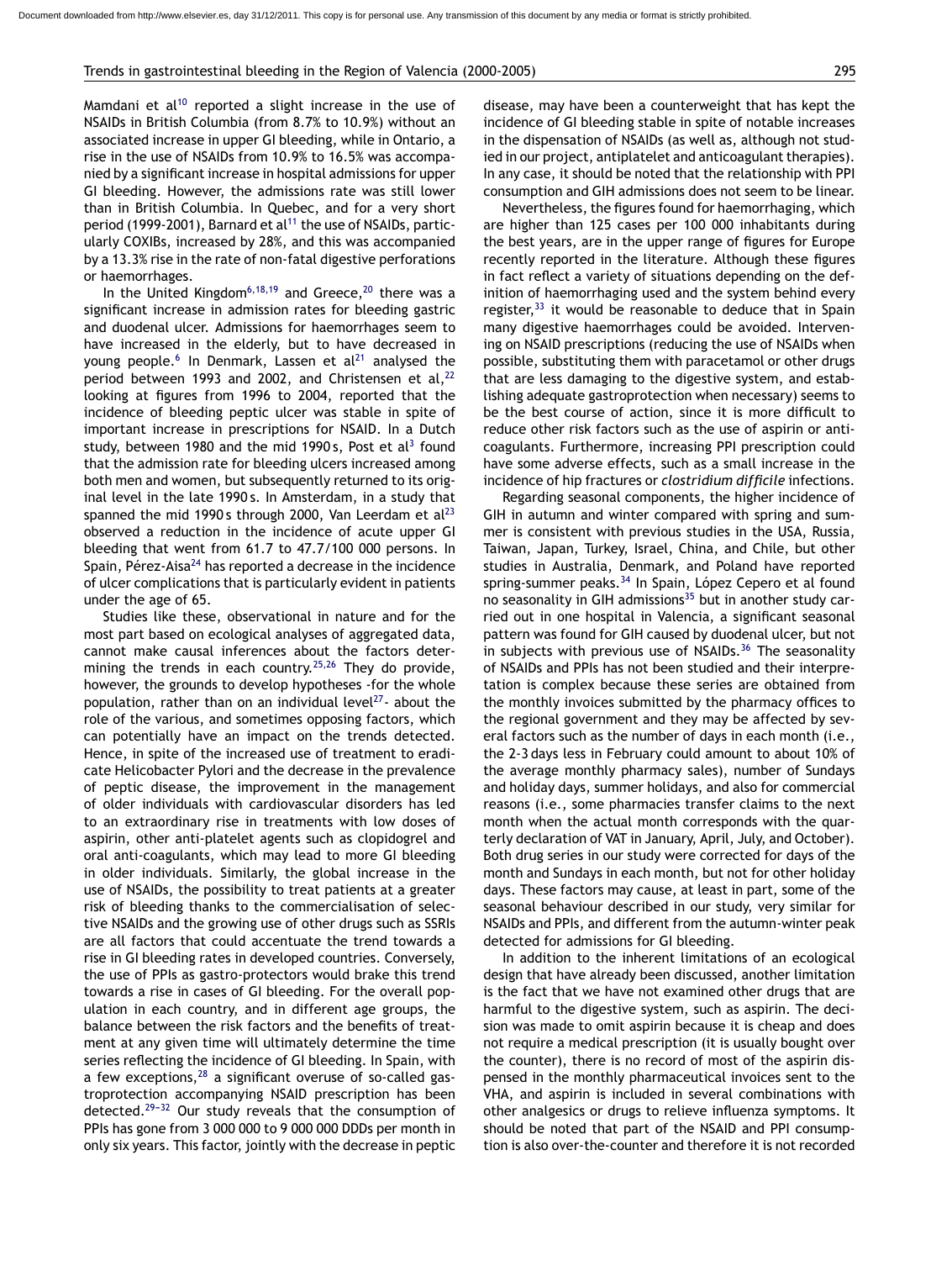in the pharmacy invoices submitted to the VHA. Moreover, our study did not consider other factors, pharmacological or not, influencing the incidence of gastrointestinal haemorrhages. It would also have been of great interest to have analysed trends by age group and gender, since the incidence of GI bleeding may be dropping among the young and rising among the elderly. However, the monthly invoices sent to the VHA do not include information about patients. Another issue is that the Region of Valencia in Spain is an important tourist area with a considerable rise in the population during the summer months. This change is not reflected in the rates, but is shown in the number of hospital admissions and, at least for national tourists, in figures of consumption of drugs. This characteristic suggests that the fall in the incidence of GI bleeding and the consumption of NSAIDs and PPIs during the summer months is probably more pronounced than that described, since some of the cases refer to people who are not residents of Valencia, but who are there on holidays. Another factor that affects the rates is that the growth in the population corresponds to the influx of immigrants from outside the European Community, who are usually minors and young adults, with a very low risk of digestive bleeding (and, probably, with lower PPI and NSAID

consumption). Because of this, year-by-year comparisons of the annual GI bleeding rate are distorted and, while differences did not reach statistical significance, standardised data would probably reveal more homogeneous rates.

Despite advances in medical care, GI bleeding remains a significant cause of morbidity, mortality and health care use, especially among the elderly. While time trends in uncomplicated peptic ulcer seem to be decreasing, evolving changes in aetiological factors, both in terms of risk and protection, tend to maintain a high incidence of GI bleeding in the Region of Valencia. This suggests that better management of the risk of bleeding as a result of NSAID consumption should be attempted.

## **Conflict of interest**

The authors have no conflict of interest to declare.

## **Acknowledgements**

We are grateful to two anonymous reviewers of FARMACIA HOSpitalaria for their constructive criticism.

## **Annex 1.**

Most important specifications of ARIMA models and diagnostics

|                                   | <b>NSAID Model</b>                                           | PPI Model                    | <b>GIH Model</b>            |  |  |  |
|-----------------------------------|--------------------------------------------------------------|------------------------------|-----------------------------|--|--|--|
| Information on models             |                                                              |                              |                             |  |  |  |
| Pre-adjustment                    |                                                              |                              |                             |  |  |  |
| Transformation                    | None                                                         | None                         | None                        |  |  |  |
| <b>Mean Correction</b>            | None                                                         | None                         | None                        |  |  |  |
| Correction for easter effect      | Yes (6 days)                                                 | Yes (6 days)                 | None                        |  |  |  |
| -Easter effect value              | $-4.08$ [ $-2.00$ ; 2.00] 5%<br>$-3.97$ [ $-2.00$ ; 2.00] 5% |                              |                             |  |  |  |
| Correction for outliers           | AO, LS, TC;                                                  |                              |                             |  |  |  |
| -Critical t-value                 | 3.055                                                        | 3.053                        | 3.050                       |  |  |  |
| -Outliers                         |                                                              | 2: Dec2003, Mar2004          |                             |  |  |  |
| Specifications of the ARIMA model | (0 1 1)(0 1 1)                                               | (0 1 2)(0 1 0)               | (1 0 0)(0 1 1)              |  |  |  |
| Decomposition                     |                                                              |                              |                             |  |  |  |
| <b>ARIMA Decomposition</b>        | Exact                                                        |                              |                             |  |  |  |
| Seasonality                       | Seasonal model imposed                                       |                              |                             |  |  |  |
| Information on diagnosis models   |                                                              |                              |                             |  |  |  |
| SA quality index (stand. to 10)   | $1.479$ [0; 10]                                              | 2.119 [0; 10]                | 2.344 [0; 10]               |  |  |  |
| Statistics on residuals           |                                                              |                              |                             |  |  |  |
| Ljung-Box on residuals            | 16.47 [0; 33.90] 5%                                          | 14.06 [0; 33.90] 5%          | 34.71 [0; 33.90] 5%         |  |  |  |
| Box-Pierce on residuals           | 0.27 [0; 5.99] 5%                                            | $0.25$ [0; 5.99] 5%          | 2.62 [0; 5.99] 5%           |  |  |  |
| Ljung-Box on squared residuals    | 30.43 [0; 33.90] 5%                                          | 19.06 [0; 33.90] 5%          | 17.10 [0; 33.90] 5%         |  |  |  |
| Box-Pierce on squared residuals   | $0.21$ [0; 5.99] 5%                                          | $0.16$ [0; 5.99] 5%          | $0.63$ [0; 5.99] 5%         |  |  |  |
| Description of residuals          |                                                              |                              |                             |  |  |  |
| Normality                         | $0.16$ [0; 5.99] 5%                                          | 1.02 [0; 5.99] 5%            | 1.47 [0; 5.99] 5%           |  |  |  |
| <b>Skewness</b>                   | $0.11$ [ $-0.63$ ; 0.63] 5%                                  | $-0.33$ [ $-0.64$ ; 0.64] 5% | $0.11$ [ $-0.62$ ; 0.62] 5% |  |  |  |
| Kurtosis                          | 3.13 [1.74; 4.26] 5%                                         | 2.92 [1.72; 4.28] 5%         | 2.27 [1.76; 4.24] 5%        |  |  |  |
| <b>Outliers</b>                   |                                                              |                              |                             |  |  |  |
| Percentage of outliers            | $0.00\%$ [0%; 5.0%]                                          | $2.82\%$ [0%; 5.0%]          | $0.00\%$ [0%; 5.0%]         |  |  |  |